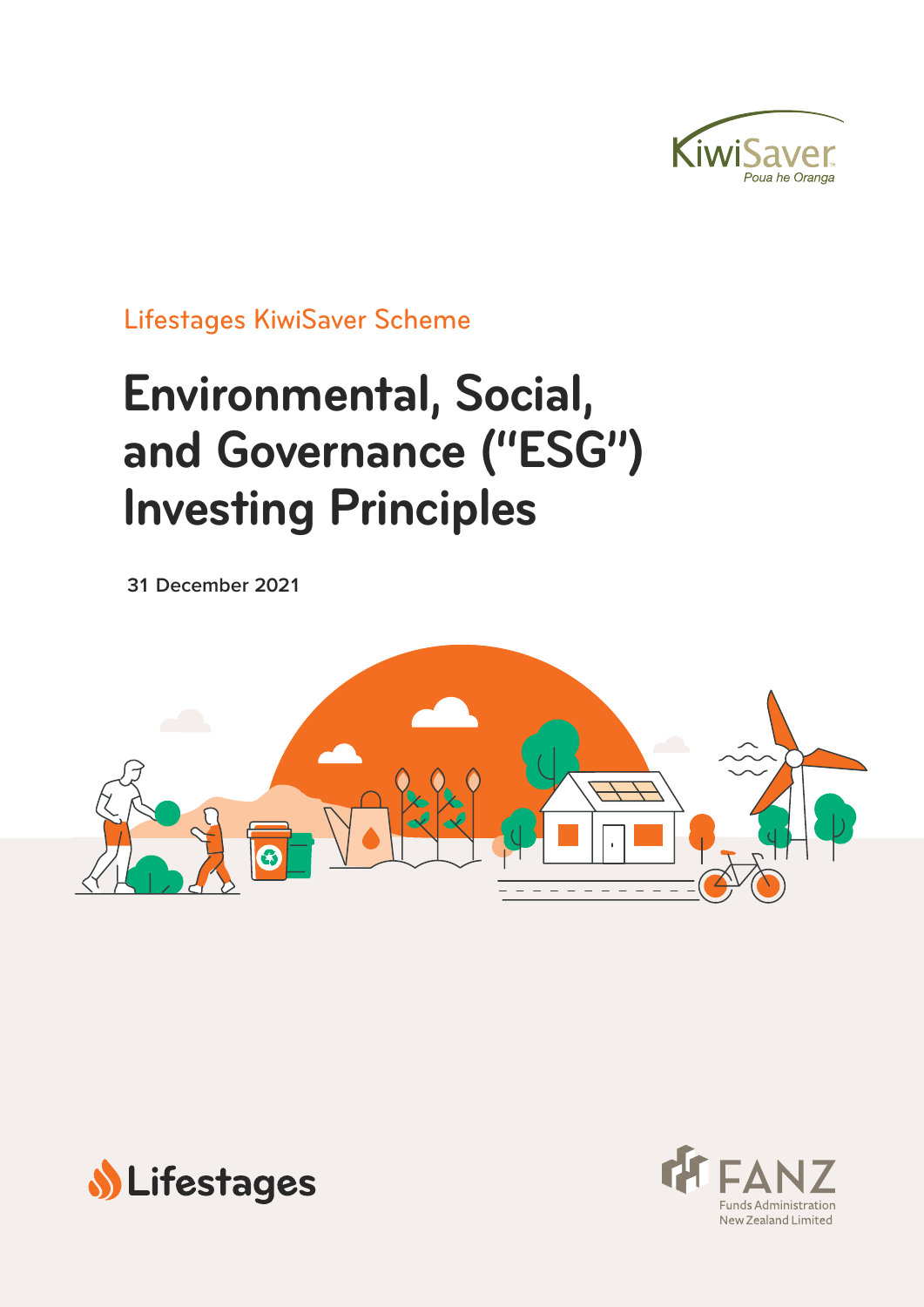We manage the Lifestages KiwiSaver Scheme to ensure that we invest responsibly.

We screen your KiwiSaver Investments to ensure that the following harmful practices are not invested in or are only invested in at levels that are minimised.







Gambling & Casinos Adult Entertainment

# We favour investments that are less carbon intensive.

The Lifestages High Growth Fund also has considerably less exposure to investments that have a Fossil Fuel involvement or high carbon emissions.

#### **Lower Fossil Fuel Involvement**  $\overline{\mathbf{L}}$ **Carbon Intensity 62% 89%**

### **less carbon intense**

**than the fund's asset class benchmark\***

Civilian Firearms

## **less exposed to fossil fuels**

**relative to the fund's asset class benchmark\***



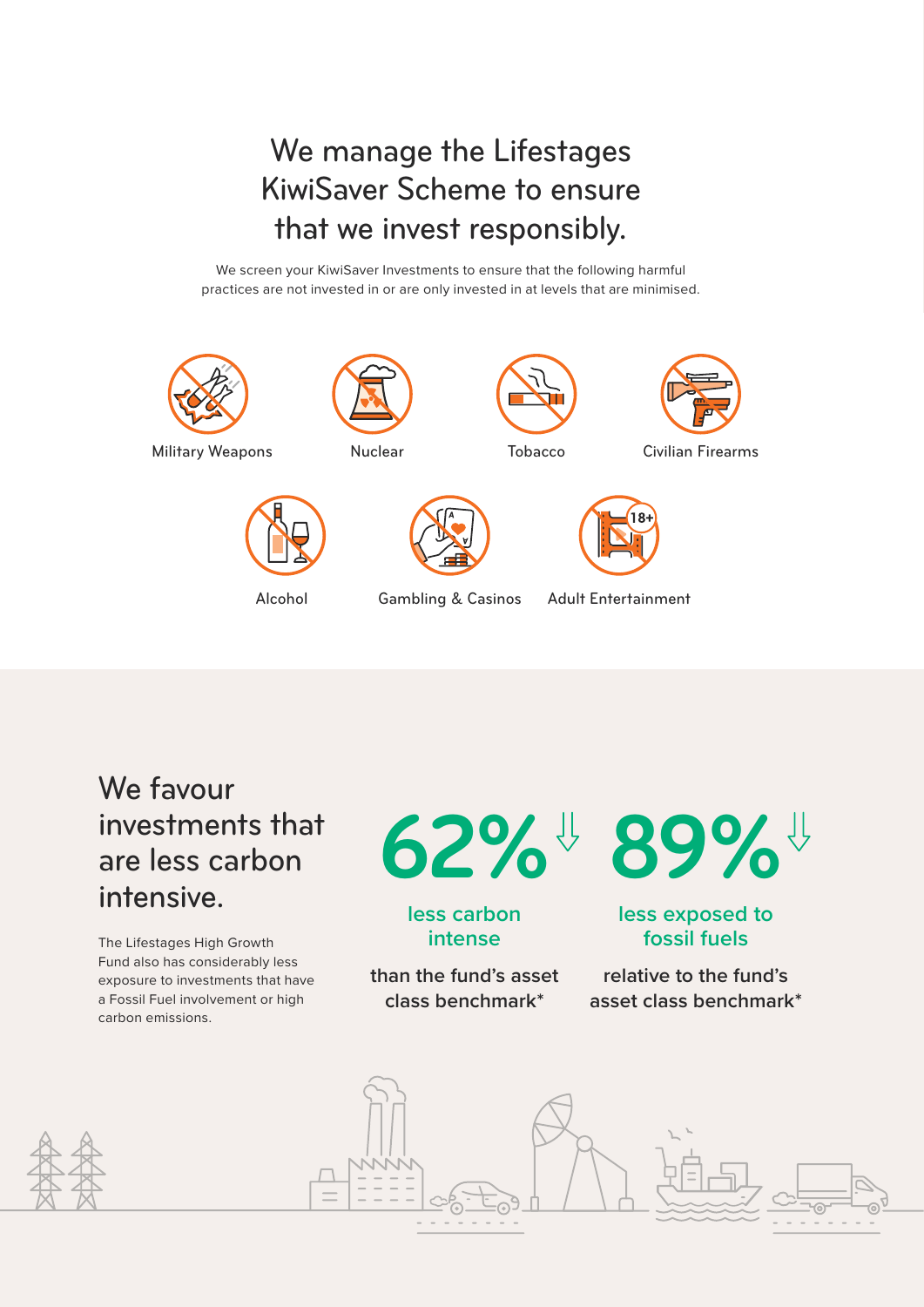# How we Manage Your Investments – the Details

### **As a responsible partner in our members' investment journey, the goal of the team at Lifestages is to grow wealth sustainably over the long-term.**

We are always working to improve our approach to sustainable investing to make sure we can invest in a way that is consistent with as many of our members' personal values as possible. We have been investing this way since 2016 and are always constantly seeking new ways to improve our "foot print".

Our current approach uses some of the best ESG research available to make sure we are avoiding investments in companies that profit from industries

#### **1. Military Weapons**

- › All companies classified as involved in manufacturing of Nuclear Weapons, or Nuclear Weapons Components
- All companies classified as involved in manufacturing of Chemical and Biological Weapons or Chemical and Biological Weapons Components
- › All companies classified as a Manufacturer of Cluster Bombs
- All companies classified as a Manufacturer of Landmines
- › All companies classified as a Manufacturer of Depleted Uranium Weapons
- All companies that earn 10% or more in revenue. from manufacturing of Weapons, Weapons Components, and/or Weapons Support Systems and Services

#### **2. Nuclear**

- › All companies classified as a nuclear Utility
- All companies classified as involved in uranium mining
- › All companies classified as involved in designing nuclear reactors
- › All companies classified as involved in enrichment of fuel for nuclear reactors
- All companies classified as a Supplier to the nuclear power industry that earn 10% or more in revenue from nuclear-power related products

that Kiwis think cause harm. We also avoid investing in companies that aren't doing their fair share to reduce carbon emissions or are generally not promoting a fairer, greener future.

The Lifestages KiwiSaver Scheme has several screens in place which effectively eliminate or greatly reduce our member's investment in companies that are exposed to harmful activities. **The sectors that we exclude or screen for are:**

#### **3. Tobacco**

- All companies classified as a Producer
- All companies classified as Distributor, Retailer and Supplier that earn 10% or more in revenue from tobacco-related products

#### **4. Civilian Firearms**

- › All companies classified as a Producer of civilian firearms-related products
- All companies classified as a Retailer that earn 5% or more in revenue, of civilian firearms-related products

#### **5. Alcohol**

- › All companies classified as a Producer who earn 10% or more in revenue from alcohol-related products
- All companies classified as a Retailer or Distributor that earn 25% or more in revenue from alcohol-related products

#### **6. Gambling and Casinos**

› All companies classified as a Producer or Retailer that earn 10% or more in revenue from gamblingrelated products

#### **7. Adult Entertainment**

› All companies classified as a Producer or Distributer of Adult Entertainment materials or owners of Adult Entertainment establishments